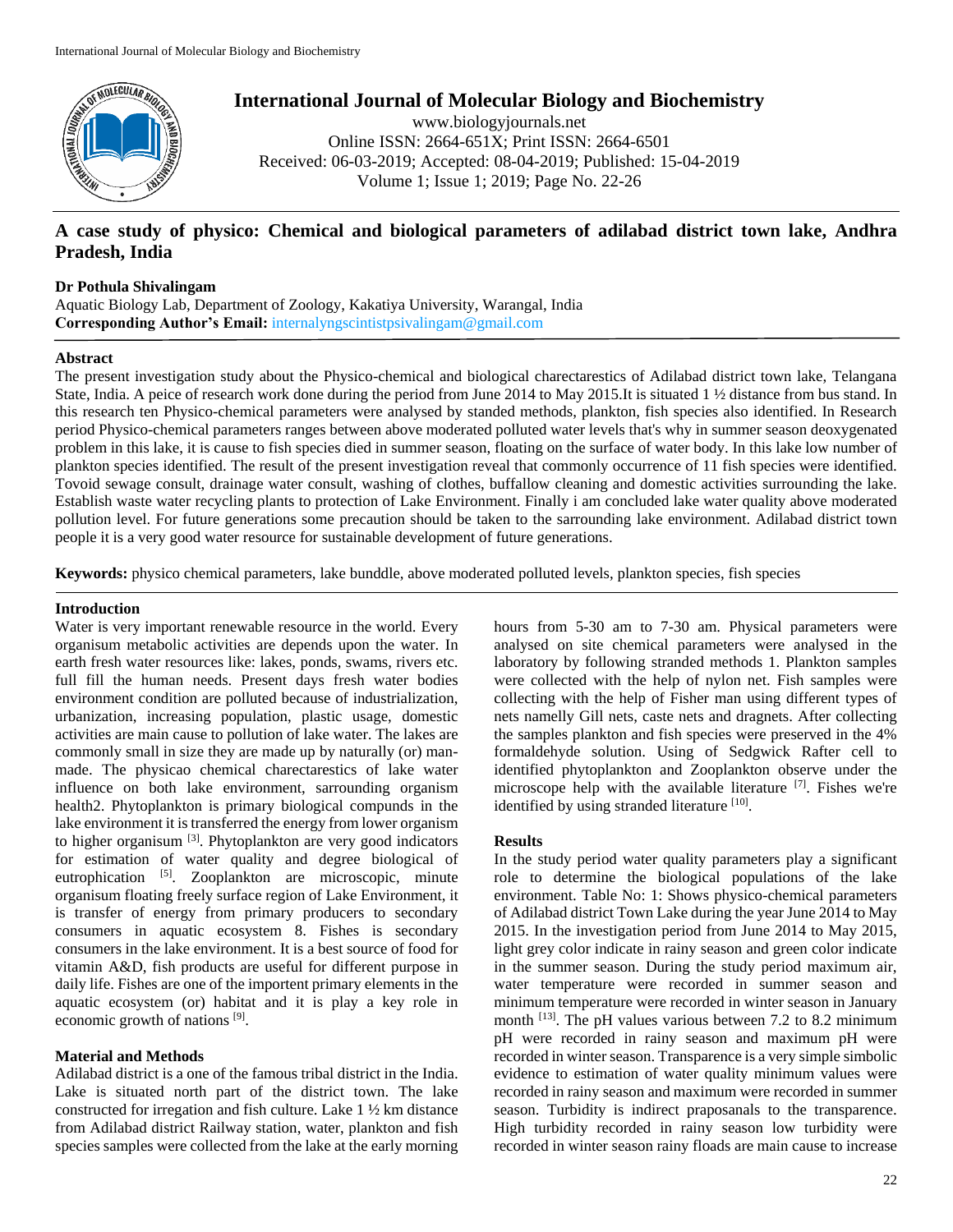of turbidity. Total dissolved solids were maximum recorded in rainy season minimum value were recorded in winter season

Total hardness of water ranges between 131mg/lit to 200mg/lit maximum values were recorded in rainy season minimum value were recorded in summer season.DO is a essential parameter it is influence on biotic community of the lake environment maximum values were recorded in winter season and minimum value were recorded in summer season. Biological oxygen demand has been used as measure of the amount of organic material in aquatic solution, which support the growth of the micro-organism. During the investigation period BOD maximum value were recorded in summer season minimum value were recorded in rainy season. The chemical oxygen demand of lake water minimum values were recorded in summer season and maximum values were recorded in winter season. Chloride value were maximum recorded in summer season and minimum values were recorded in winter season. Phosphate is essential element in productivity of lake environment maximum value were recorded in rainy season minimum were recorded in summer season.

Suphate is a inorganic compound it is add to the lake environment through hospital wastes, laboratory by products maximum value were recorded in rainy season minimum value were recorded in winter season [24-32,2,14].

Phytoplankton are tiny minute aquatic plants they are in single cell or in colonies of various sites. The make a primary link in the aquatic food chain,it is food for Zooplankton, aquatic insects, fishes, birds and other aquatic animals [11,15].

During my investigation period four groups of Phytoplankton species were identified they are analysed the qualitatively and quantitatively following species were identified

**Chlorophycae:** Spirogyra, cladophora, chlorella, microspira, volvox etc.

**Bacillariophycae:** Flagillaria, Navicula, cymbella, pimularia, Diatom species etc.

**Cyanophycae:** Anabena, Microsystis, Chroococcus, Ossillatoria **Euglenophycae:** Euglena

In the investigation period chlorophycae species was the most dominant persentage represent (47%) lowest percentage were recorded Euglenophycae species (14%).The density of Phytoplankton in the order of

#### **Chlorophycae Cyanophycae Bacillariophycae Euglenophycae**

Above mention physico-chemical parameters are very suitable for growthing of Phyto plankton. Domestic activities and sewage consult to is main effect o fish production.

| <b>Table 1:</b> Physico-chemical Parameters of Adilabad Town Lake from June 2014 May 2015 |  |
|-------------------------------------------------------------------------------------------|--|
|-------------------------------------------------------------------------------------------|--|

|    | S.no Physicochemical parameters    | <b>Rainv season</b> |            | Winter season |             | <b>Summer season</b> |             |
|----|------------------------------------|---------------------|------------|---------------|-------------|----------------------|-------------|
|    |                                    | Mini                | Maxi       | Mini          | Maxi        | Mini                 | Maxi        |
|    | Color                              | Light grey          | Light grey | Light green   | Light green | Light green          | Heavy green |
| 2  | Atmosphere temperature (°C)        | 24.1                | 27.5       | 17            | 24.2        | 23.5                 | 33.5        |
| 3  | Water temperature( ${}^{\circ}$ C) | 21.5                | 26.1       | 15.1          | 22.9        | 22.5                 | 31.5        |
| 4  | Ph                                 | 7.22                | 8/1        | 27.2          | 8.2         | 7.5                  | 7.9         |
| 5  | Transparence(Cm)                   | 12.5                | 17.4       | 19.5          | 25.5        | 21.4                 | 27.4        |
| 6  | Turbidity(NTU)                     | 5.1                 | 9.1        | 9.5           | 12.5        | 7.5                  | 8.0         |
| 7  | $TDS$ (mg/lit)                     | 275                 | 333        | 203           | 292         | 195                  | 215         |
| 8  | Total alkalinity(mg/lit)           | 145                 | 175        | 125           | 145         | 135                  | 164         |
| 9  | TH(mg/lit)                         | 141                 | 200        | 138           | 199         | 131                  | 155         |
| 10 | DO(mg/lit)                         | 4.8                 | 6.9        | 7.1           | 7.8         | 6.4                  | 7.9         |
| 11 | BOD(mg/lit)                        | 4.7                 | 6.5        | 5.4           | 6.9         | 5.9                  | 7.8         |
| 12 | $\text{COD}(\text{mg}/\text{lit})$ | 1.4                 | 14.5       | 12.5          | 15.4        | 8.31                 | 13.5        |
| 13 | CL(mg/lit)                         | 45                  | 65         | 41            | 6           | 65                   | 79          |
| 14 | P(mg/lit)                          | 3.1                 | 3.4        | 3.2           | 3.45        | 2.8                  | 3.2         |
| 15 | S(mg/lit)                          | 11                  | 14         | 10.5          | 11.5        | 8.5                  | 12.5        |

Mg/lit=Milligram per litre, oC=Degree Centigrade, Cm=Centimeters, NTU= Nephalo metric turbidity unit

| Table 2: Phytoplankton composition of Adilabad Town Lake from June 2014 May 2015 |  |  |  |
|----------------------------------------------------------------------------------|--|--|--|
|----------------------------------------------------------------------------------|--|--|--|

| S.no | <b>Phytoplanktons</b> | Percentage |
|------|-----------------------|------------|
|      | Chlorophycae          | 47 %       |
|      | Cyanophycae           | 22 %       |
|      | Bacillariophycae      | $7\%$      |
|      | Euglenophycae         | 14 %       |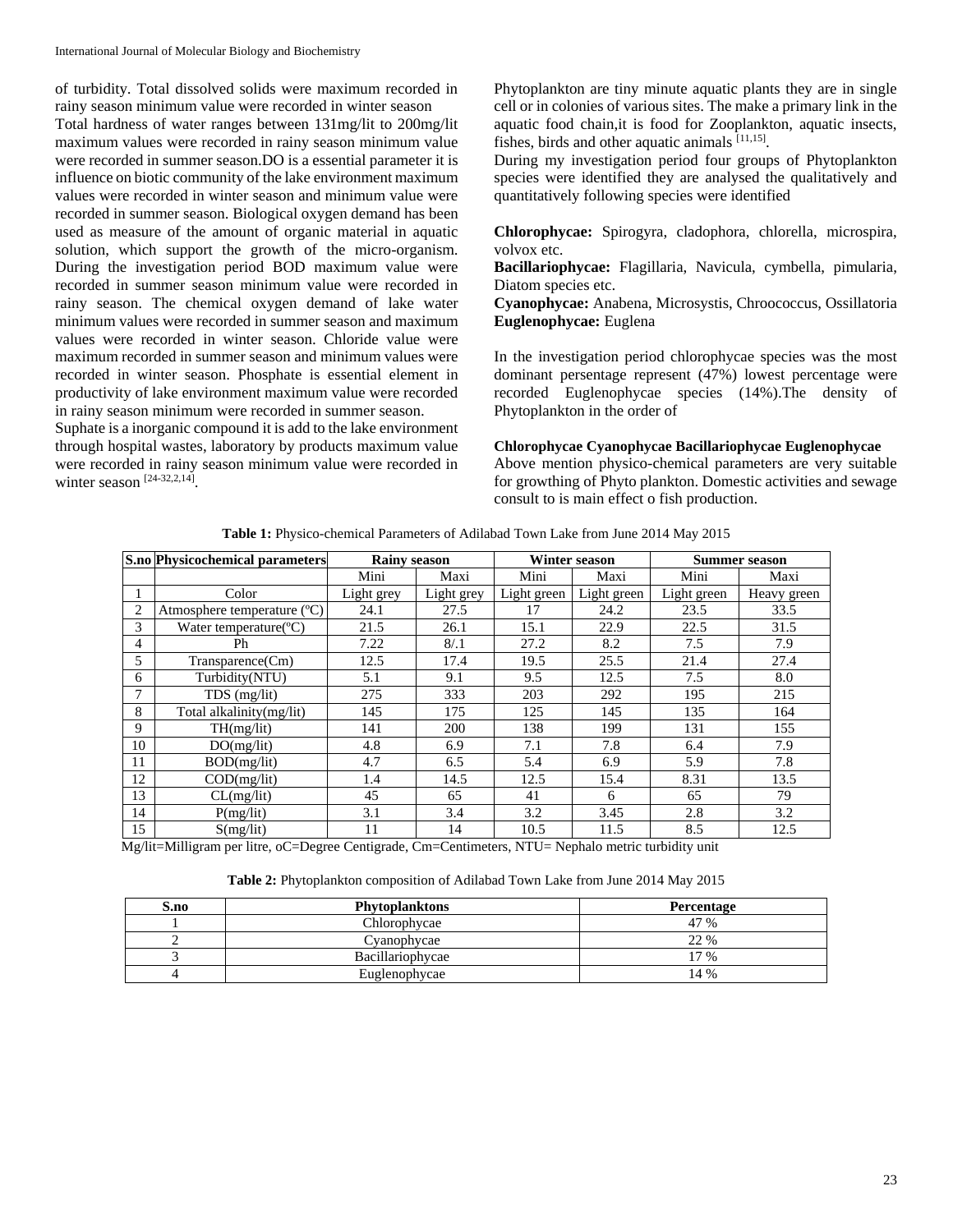

**Fig 1:** Phytoplankton Composition of Adilabad Town Lake June 2014 To May 2015

| S.no | Zooplanktons | <b>Percentage</b> |  |
|------|--------------|-------------------|--|
|      | Rotifer      | 39 %              |  |
|      | Copepod      | 33 %              |  |
|      | Cladocera    | 21 %              |  |
|      | Ostracod     | 7 %               |  |

**Table 3:** Zooplankton composition of Adilabad Town lake from June 2014 May 2015







**Fig 3:** Rotifers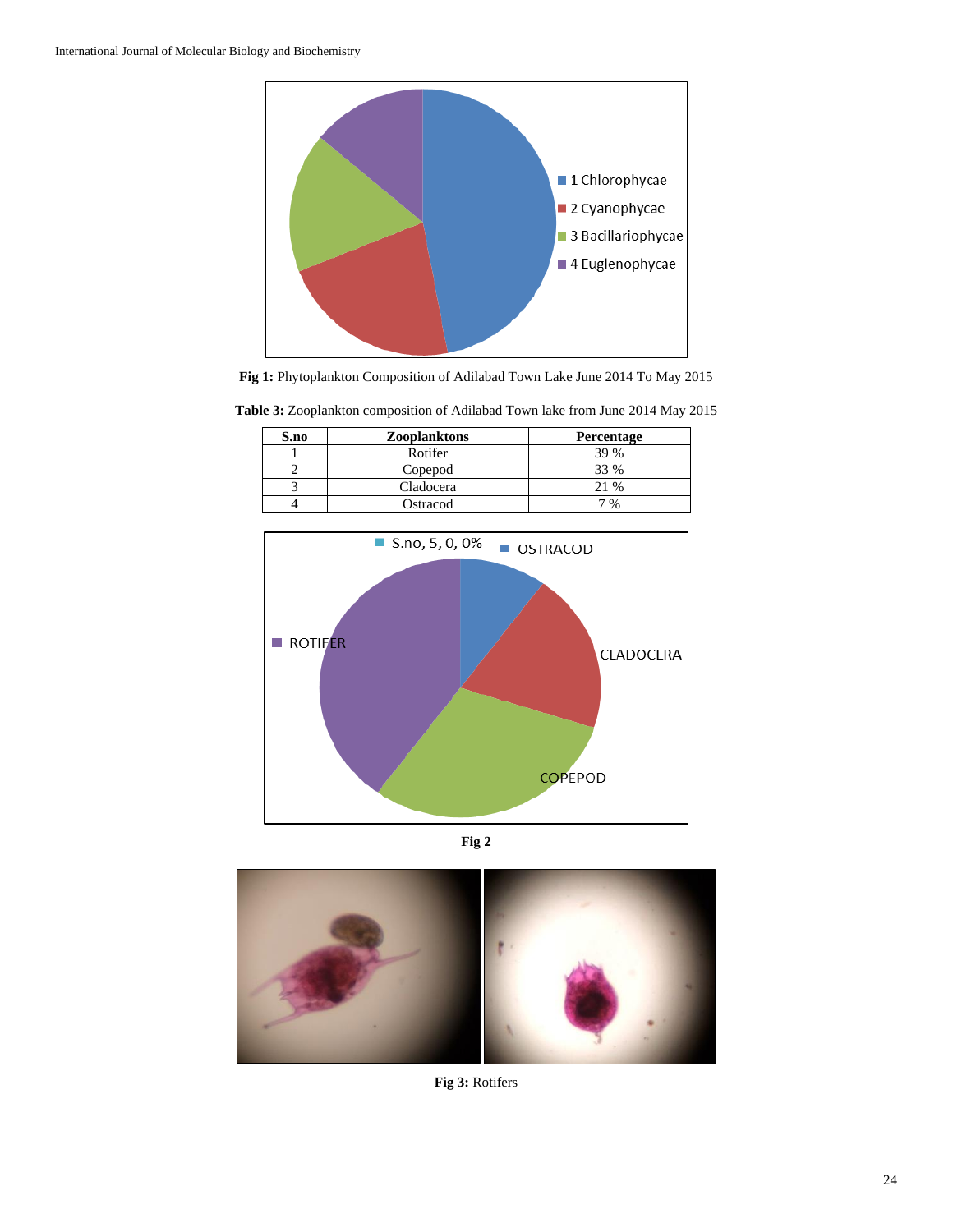

**Fig 4:** Cladocera



**Fig 5:** Green Algae



**Fig 6:** Labeo rohita



**Fig 7:** Catla catla

Zooplankton are minute, microorganism that float freely in the surface coloum of waterbodies they are imported food material for fish and invertibrate predators. It is act as a Bioindicator of waterbodies. Zooplankton species play a vital role in energy transfer from primary producers to secondary consumers in aquatic ecosystem (Kodarker 1994)<sup>[8]</sup>. After observing under the microscope zooplankton species comprises of four groups consisting of 17 genera of zooplankton in order of Rotifers(39 %) Copepod (33%) Cladocera (21%) and Ostracod I7%)species they are: **Rotifer:** Branchious falcatus, Branchious Angularies, Branchious Caudatus, Lecane lune.

**Copepod:** Paracyclops, Mesocyclops, Tropocyclops. **Cladocera:** Moina Branchiata, Daphnia. **Ostracod:** Cypris, Steno Cypris.

All over the study period Rotifer species were dominated to another zooplankton species high percentage of Rotifers present in summer season Low percentage was recorded in rainy Cladocera, Copepod species were highly percentage recorded in winter season low percentage were recorded in summer season. Ostracods are highly percentage recorded in in summer season low percentage were recorded in rainy season. The density of zooplankton in the order of:

#### **Rotifer>Cladocera >Copepod>Ostracode**

The diversity, production of the Fishes mainly depends upon the abiotic and biotic factor, type of the ecosystem. Fish production influence on lake depth, age of water body, water levels. In my case study period 11 fish species were identified they are:

- 1. Catla catla
- 2. Labeo Rohita
- 3. Cyprinus mrigala
- 4. Clarius batracus
- 5. Mystis
- 6. Channa punctatus
- 7. Notoptirus
- 8. Wallago attu
- 9. Channa Stratus
- 10. Cyprinus carpio
- 11. Channa striata

Above mention fish species like *Labeo Rohita, Catla Catla* were more dominant culture fishes 16. Increasing of Human population, people interact with lake sarrounding environment is main cause to pollution of this lake it is affected on fish production. The Human anthropogenic activities and over exploitation leads to rapid decline in the fish diversity.

### **Summary**

Physico chemical parameters were analysed to estimate water quality this lake water environment highly moderated pollution level, physical chemical parameters values above moderated values Geographically lake environment suitable for different fish culture. During my investigation period Labeo Rohita, Catla